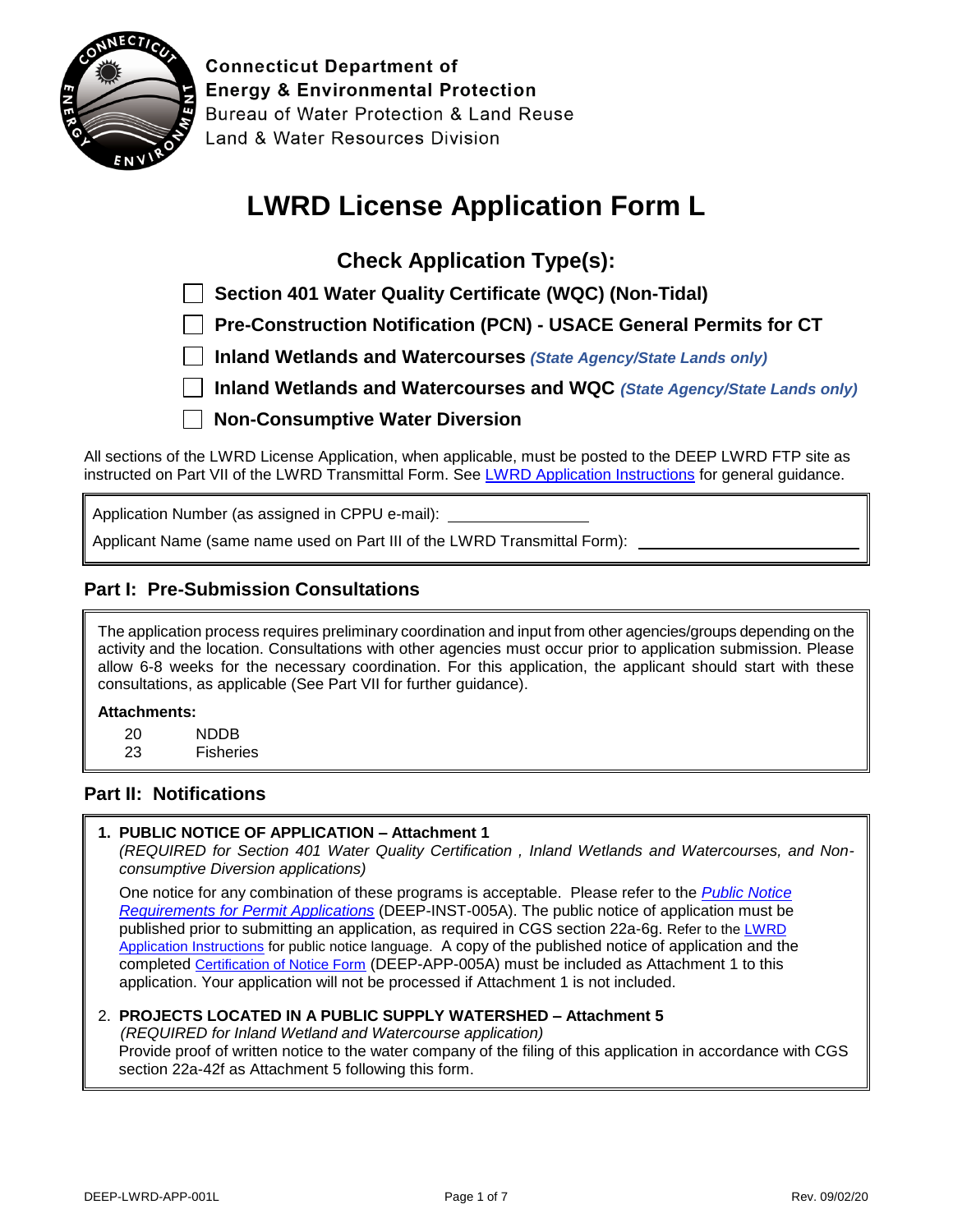# **Part III: U.S. Army Corps of Engineers Coordination**

*(Section 401 WQC and PCN only)*

h

|                                                                                                                                                                                                                                               | 1. Include a copy of the United States Army Corps of Engineers (USACE) application as Attachment 28 and<br>provide the name of USACE Project Manager, if known:   |  |
|-----------------------------------------------------------------------------------------------------------------------------------------------------------------------------------------------------------------------------------------------|-------------------------------------------------------------------------------------------------------------------------------------------------------------------|--|
|                                                                                                                                                                                                                                               | USACE Project Manager:                                                                                                                                            |  |
|                                                                                                                                                                                                                                               | 2. For PCN Applications Only:<br>Check the applicable General Permit(s).                                                                                          |  |
| GP <sub>2</sub><br>GP5                                                                                                                                                                                                                        | Repair or maintenance of existing currently serviceable authorized or grandfathered structures<br>& fill, removal of structures<br>Boat ramps and marine railways |  |
| GP6*                                                                                                                                                                                                                                          | Utility line activities                                                                                                                                           |  |
| GP9*<br>GP10<br>GP11                                                                                                                                                                                                                          | Shoreline and bank stabilization projects<br>Aquatic Habitat restoration, establishment and enhancement activities<br>Fish and wildlife harvesting activities     |  |
| GP17<br>GP18*                                                                                                                                                                                                                                 | New/expanded developments and recreational facilities<br>Linear transportation projects – wetland crossings only                                                  |  |
| GP19*<br>GP21*                                                                                                                                                                                                                                | Stream, river and brook crossing (not including wetland crossings)<br>Temporary fill not associated with any other GP activities                                  |  |
| * If a town is receiving funding through the CTDOT, the applicant has to coordinate with the DOT program<br>manager to arrange participation in an Interagency Coordination Meeting. Provide a copy of the meeting<br>notes as Attachment 30. |                                                                                                                                                                   |  |

## **Part IV: Site and Resource Information**

| 1.      | <b>SITE ADDRESS</b><br>Address of Site:                         | City/Town:                                                                                                                 | State: | Zip Code: |
|---------|-----------------------------------------------------------------|----------------------------------------------------------------------------------------------------------------------------|--------|-----------|
| $2_{-}$ | <b>MUNICIPAL ZONING</b><br>$\Box$ Yes $\Box$ No If no, explain: | Is the proposed work consistent with municipal zoning requirements?                                                        |        |           |
| 3.      | WATERBODY/WATERCOURSES/WETLANDS                                 | List names of all waters impacted by the proposed activity:                                                                |        |           |
| 4.      | <b>INDIAN LANDS</b>                                             | Is the activity that is the subject of this application located on federally recognized Indian lands? $\Box$ Yes $\Box$ No |        |           |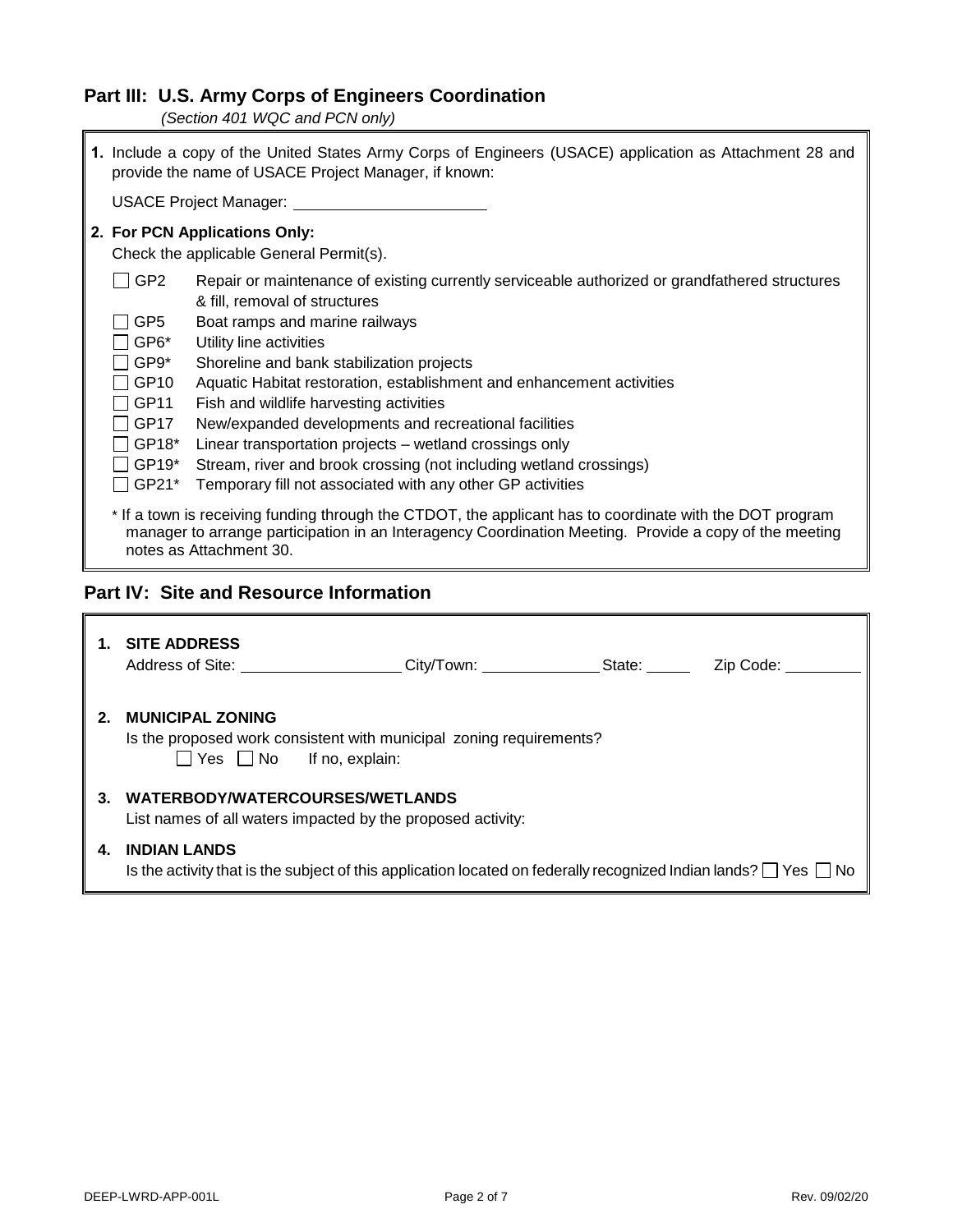# **Part IV: Site and Resource Information (continued)**

| 5. | <b>AQUIFER PROTECTION AREAS</b>                                                                                                                                                                            |
|----|------------------------------------------------------------------------------------------------------------------------------------------------------------------------------------------------------------|
|    | Is the site located within a mapped Level A or Level B Aquifer Protection Area, as defined in CGS section 22a-                                                                                             |
|    | 354a through 22a-354bb?                                                                                                                                                                                    |
|    | $\Box$ Yes<br>If yes, check one: $\Box$ Level A or<br>l I No<br>$\Box$ Level B                                                                                                                             |
|    | If Level A, are any of the regulated activities, as defined in RCSA section 22a-354i-1(34), conducted on<br>If yes, and your business is not already registered with the<br>$\Box$ Yes<br>No<br>this site? |
|    | Aquifer Protection Program, contact the aquifer protection agent or DEEP to take appropriate action.                                                                                                       |
|    | For more information on the Aquifer Protection Area Program, contact the program at 860-424-3019 or                                                                                                        |
|    | visit the website at www.ct.gov/deep/aquiferprotection. See LWRD Application Instructions for further                                                                                                      |
|    | guidance.                                                                                                                                                                                                  |
| 6. | <b>CONSERVATION OR PRESERVATION RESTRICTIONS</b>                                                                                                                                                           |
|    | Will the activity which is the subject of this application be located within a conservation or preservation                                                                                                |
|    | restriction area?<br>$\Box$ Yes<br>$\Box$ No                                                                                                                                                               |
|    | If yes, provide proof of written notice of this application to the holder of such restriction, and/or or a letter from                                                                                     |
|    | the holder of such restriction verifying that this application is in compliance with the terms of the restriction, as                                                                                      |
|    | Attachment 8.                                                                                                                                                                                              |
| 7. | <b>LICENSE HISTORY</b>                                                                                                                                                                                     |
|    | Indicate the number and date of issuance of any previous state permits or certificates issued by DEEP or                                                                                                   |
|    | USACE which authorized work at the site, and the names to whom they were issued.                                                                                                                           |
|    | License/Permit/COP<br>Name of Permittee/<br><b>Brief Description of</b><br>Date                                                                                                                            |
|    | <b>Work Authorized</b><br><b>Authorization Number</b><br><b>Issued</b><br>Certificate Holder                                                                                                               |
|    | and Name of Agency                                                                                                                                                                                         |
|    |                                                                                                                                                                                                            |
|    |                                                                                                                                                                                                            |
|    |                                                                                                                                                                                                            |
|    |                                                                                                                                                                                                            |
|    |                                                                                                                                                                                                            |
|    |                                                                                                                                                                                                            |
| 8. | <b>SOIL AND/OR GROUNDWATER REMEDIATION</b>                                                                                                                                                                 |
|    | Does the site work include soil and/or groundwater remediation? $\Box$ Yes $\Box$ No                                                                                                                       |
|    | If yes, please provide reference documentation including a) plan views of the site showing the area of                                                                                                     |
|    | contamination and b) a summary of remediation with chemical analysis, clean-up status, and remediation                                                                                                     |
|    | program identification, as Attachment 9.                                                                                                                                                                   |
| 9. | <b>ENFORCEMENT HISTORY</b>                                                                                                                                                                                 |
|    | Is this application associated with a formal or informal enforcement action that is pending with DEEP?                                                                                                     |
|    | $\Box$ Yes<br>$\Box$ No                                                                                                                                                                                    |
|    | If yes, please provide the enforcement action reference number and name of the DEEP staff contact:                                                                                                         |
|    | Enforcement Action #:                                                                                                                                                                                      |
|    | DEEP Division/Program: ______________________<br><b>DEEP Staff Contact:</b>                                                                                                                                |
|    | If the property was the subject of any historical enforcement actions known to the applicant, explain:                                                                                                     |
|    |                                                                                                                                                                                                            |
|    |                                                                                                                                                                                                            |
|    |                                                                                                                                                                                                            |
|    |                                                                                                                                                                                                            |
|    |                                                                                                                                                                                                            |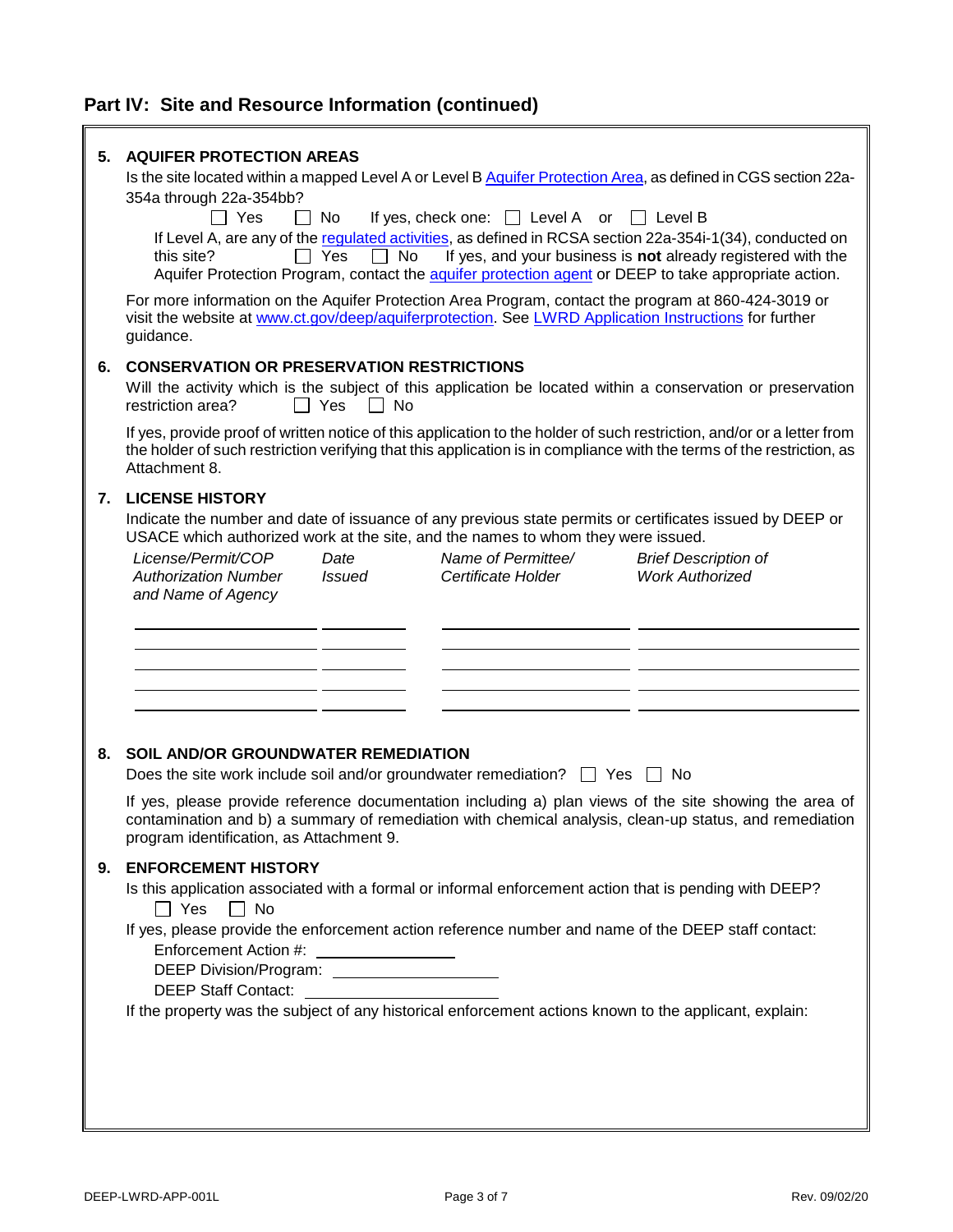## **Part IV: Site and Resource Information (continued)**

| <b>10. RESOURCES IMPACTED</b>                                                                                                                                                                                                                                                                                                                                                                                                                        |
|------------------------------------------------------------------------------------------------------------------------------------------------------------------------------------------------------------------------------------------------------------------------------------------------------------------------------------------------------------------------------------------------------------------------------------------------------|
| Check all that apply and complete Attachment 16, Water Resource Impact Table.                                                                                                                                                                                                                                                                                                                                                                        |
| Inland Wetland(s)<br>$A. \mid \cdot$                                                                                                                                                                                                                                                                                                                                                                                                                 |
| Check here to confirm that a Wetland Report (include functions and values, USACE Wetland<br>Determination Data Forms, Northcentral and Northeast Region, and a description of any<br>proposed impacts) is provided as Attachment 15. See LWRD Application Instructions for<br>report requirements.                                                                                                                                                   |
| Watercourses – includes waterbodies (lakes, ponds, and impoundments)<br>В.                                                                                                                                                                                                                                                                                                                                                                           |
| Please be aware that any work involving construction, alteration or modification of a dam may require<br>additional approvals from the DEEP Dam Safety Division (860-424-3704).                                                                                                                                                                                                                                                                      |
| 11. SPECIAL RESOURCE AREAS. If one of the following wetland types (see Table 1, p. 5 of 5 of the<br>Department of the Army General Permits for the State of Connecticut) may be impacted by the proposed                                                                                                                                                                                                                                             |
| activity, please coordinate with LWRD staff (860-424-3019) to determine if an Individual Section 401                                                                                                                                                                                                                                                                                                                                                 |
| Water Quality Certification is necessary:                                                                                                                                                                                                                                                                                                                                                                                                            |
| bog<br>calcareous seepage swamp                                                                                                                                                                                                                                                                                                                                                                                                                      |
| cedar swamp<br>fen                                                                                                                                                                                                                                                                                                                                                                                                                                   |
| vernal pool<br>spruce swamp                                                                                                                                                                                                                                                                                                                                                                                                                          |
| <b>12. MITIGATION</b>                                                                                                                                                                                                                                                                                                                                                                                                                                |
| Regulated activities should be designed to avoid environmental impacts, and environmental impacts that<br>are unavoidable should be minimized. Where unavoidable environmental impacts occur as a result of<br>construction and/or operation of the proposed activity, mitigation for adverse impacts to wildlife and fish<br>habitat, wetlands, watercourses, waterbodies and other natural resources should be incorporated into<br>project plans. |
| Check here if mitigation was recommended through pre-application consultation with DEEP's<br>Land & Water Resources Division, Fisheries Division, and/or Wildlife Division. Provide a<br>mitigation plan with narrative as Attachment 17.                                                                                                                                                                                                            |
| <b>Part V: Project Information</b>                                                                                                                                                                                                                                                                                                                                                                                                                   |

1. Describe the existing structures, conditions and uses at the site of the proposed work. **Provide photographs showing resources and existing site conditions as Attachment 10.**

2a. Describe the proposed regulated work and activities in a detailed narrative, including the number and dimensions of structures and the volume and area of fill or excavations. See LWRD Application **[Instructions](https://portal.ct.gov/-/media/DEEP/Permits_and_Licenses/Land_Use_Permits/LWRD/LWRDinstpdf#Page=4.pdf?la=en)** for required information.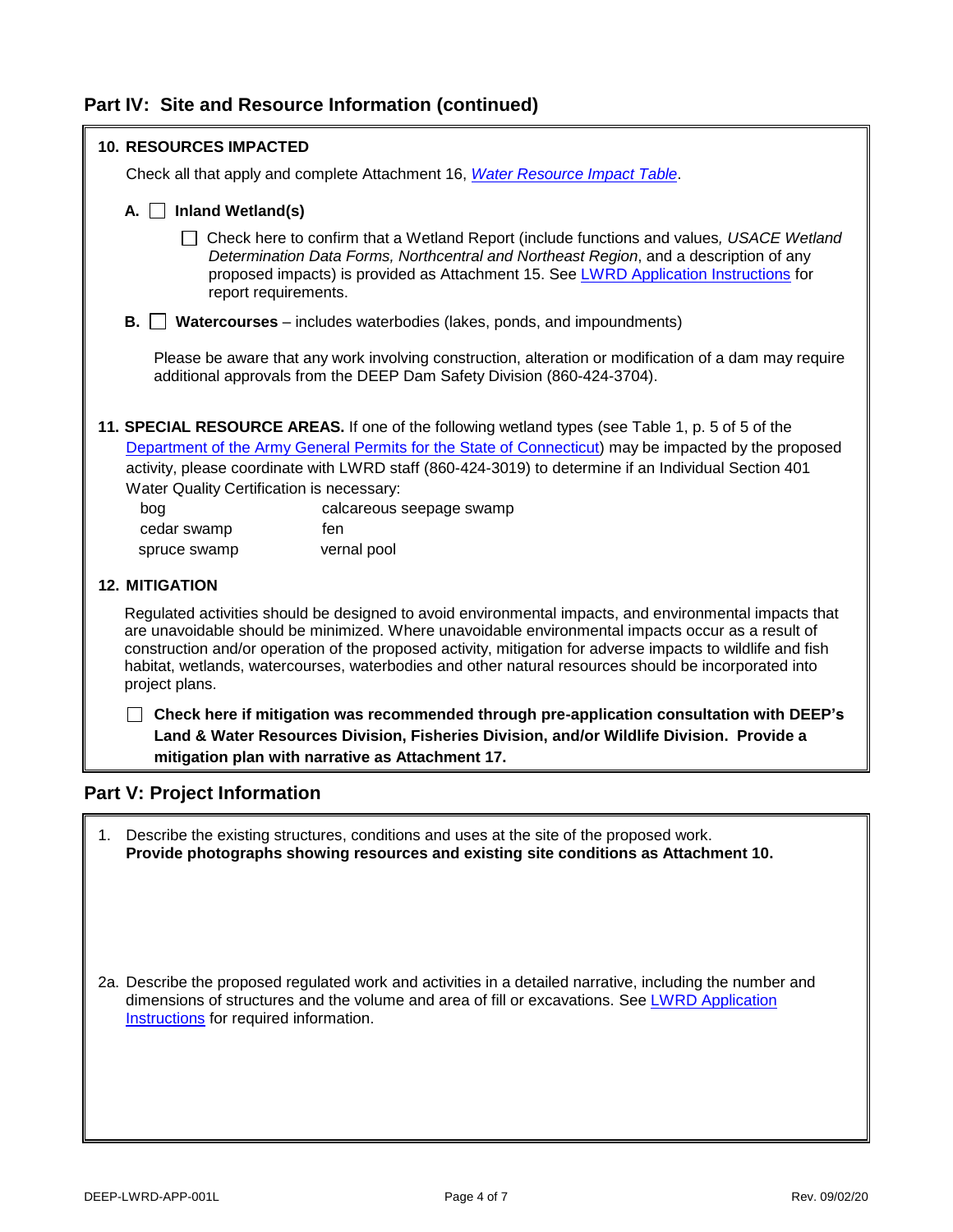# **Part V: Project Information (continued)**

|    |                                             | 2b. Describe the construction activities involved for the project in detail, including methods, sequencing,<br>equipment, and any alternative construction methods that might be employed.                                                                                                                                                                                                                                                                                                                                                                                                                                                                            |                                                          |  |
|----|---------------------------------------------|-----------------------------------------------------------------------------------------------------------------------------------------------------------------------------------------------------------------------------------------------------------------------------------------------------------------------------------------------------------------------------------------------------------------------------------------------------------------------------------------------------------------------------------------------------------------------------------------------------------------------------------------------------------------------|----------------------------------------------------------|--|
|    |                                             | 2c. Describe any erosion and sedimentation or turbidity control installation and maintenance schedule and plans<br>in detail. Such plans should be prepared in accordance with the 2002 Connecticut Guidelines for Soil Erosion<br>and Sediment Control, as revised, established pursuant to CGS section 22a-328.                                                                                                                                                                                                                                                                                                                                                     |                                                          |  |
|    | 2d. Anticipated date of project initiation: | Indicate the length of time needed to complete the project and identify any anticipated time restrictions:                                                                                                                                                                                                                                                                                                                                                                                                                                                                                                                                                            |                                                          |  |
| 3. |                                             | For new structures, activities or encroachments, discuss project alternatives which were considered and<br>indicate why they were rejected. After all measures to eliminate or minimize adverse resource impacts have<br>been incorporated in the proposed project, describe why any adverse impacts that remain should be deemed<br>acceptable by the Land & Water Resources Division. For projects involving stormwater management, low-<br>impact development practices should be incorporated to the greatest extent practicable. Explain any reasons<br>for not using a low-impact development practice. See LWRD Application Instructions for further guidance. |                                                          |  |
|    |                                             |                                                                                                                                                                                                                                                                                                                                                                                                                                                                                                                                                                                                                                                                       |                                                          |  |
| 4. |                                             | If the project includes hydraulic and drainage structures, provide <i>Hydraulics Summary</i> as Attachment 19<br>and include Attachment 18, <i>Engineering Report Cover Sheet</i> .                                                                                                                                                                                                                                                                                                                                                                                                                                                                                   |                                                          |  |
|    |                                             | a. Identify the type of structure: (Check one below that applies)                                                                                                                                                                                                                                                                                                                                                                                                                                                                                                                                                                                                     |                                                          |  |
|    | $\Box$ Culvert                              |                                                                                                                                                                                                                                                                                                                                                                                                                                                                                                                                                                                                                                                                       | Detention/Retention Basin   Infiltration Basin/Structure |  |
|    | Drainage Outfall                            | Drainage Swale                                                                                                                                                                                                                                                                                                                                                                                                                                                                                                                                                                                                                                                        | <b>Bridge</b>                                            |  |
|    | Dam                                         | <b>Dike</b>                                                                                                                                                                                                                                                                                                                                                                                                                                                                                                                                                                                                                                                           | <b>Outlet Control Structure</b>                          |  |
|    | ] Weir                                      | Pipe/Conduit/Aqueduct                                                                                                                                                                                                                                                                                                                                                                                                                                                                                                                                                                                                                                                 | Other:                                                   |  |
|    |                                             | b. For bridge/culvert structures, what is the openness ratio? meters                                                                                                                                                                                                                                                                                                                                                                                                                                                                                                                                                                                                  |                                                          |  |
|    | stream.)                                    | The openness ratio is the X-sectional area of structure opening/ length of the structure parallel to the                                                                                                                                                                                                                                                                                                                                                                                                                                                                                                                                                              |                                                          |  |
|    |                                             | C. What is the size of the contributing watershed to the structure? _________ Acres ________ Square Miles                                                                                                                                                                                                                                                                                                                                                                                                                                                                                                                                                             |                                                          |  |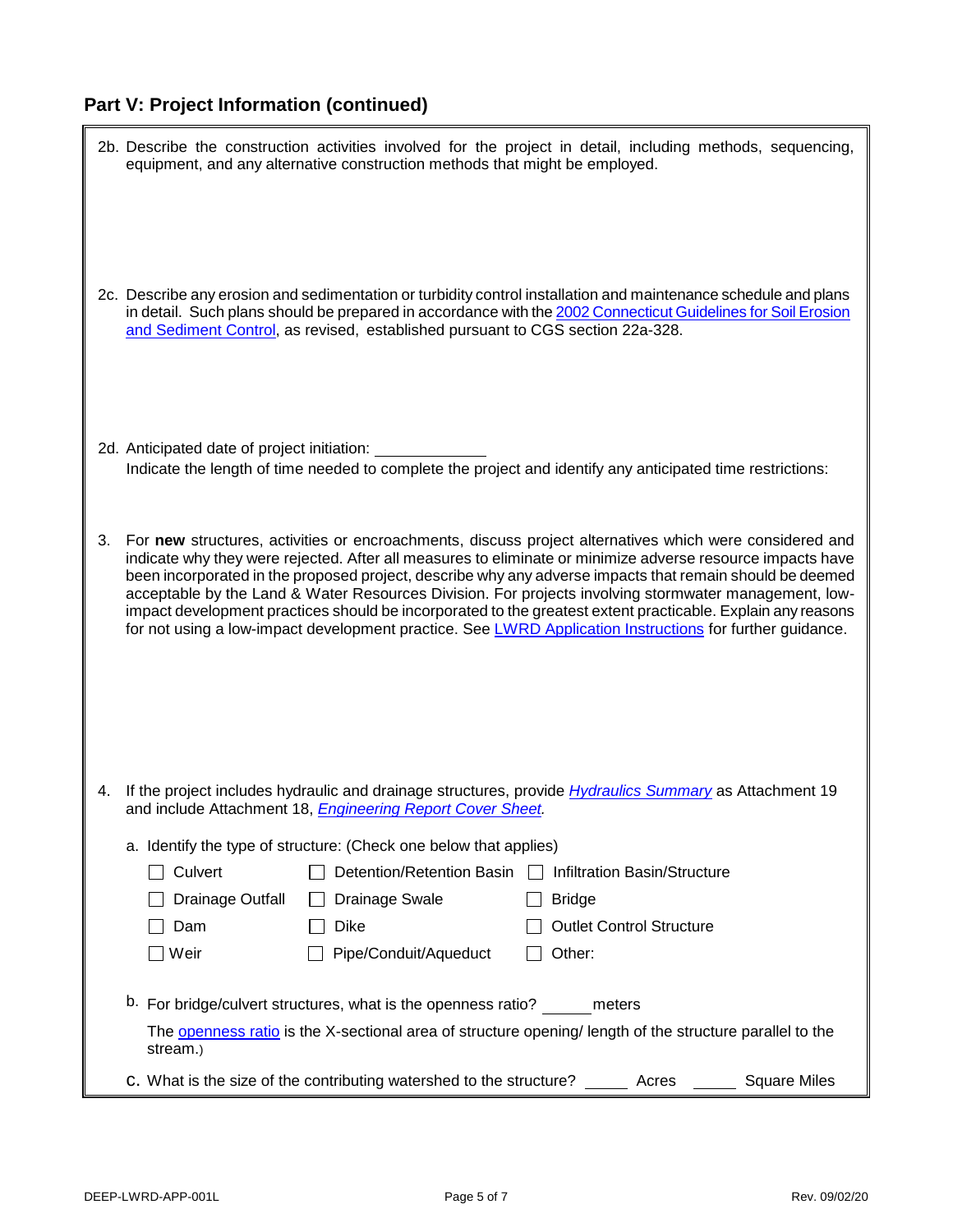## **Part VI: Engineering Support Documentation and Certification**

| Certain types of projects require documentation of engineering design. If you answer yes to one of the questions below, you<br>must submit a completed <i>Engineering Report Cover Sheet</i> (DEEP-LWRD-APP-001R) as Attachment 18 along with the<br>relevant engineering report(s). |                                                                                                                                                                                                                                                                                                                                                                                                                                                                                                                                                                                                  |  |
|--------------------------------------------------------------------------------------------------------------------------------------------------------------------------------------------------------------------------------------------------------------------------------------|--------------------------------------------------------------------------------------------------------------------------------------------------------------------------------------------------------------------------------------------------------------------------------------------------------------------------------------------------------------------------------------------------------------------------------------------------------------------------------------------------------------------------------------------------------------------------------------------------|--|
|                                                                                                                                                                                                                                                                                      | 1. Does the proposed activity include engineered structures such as bridges, culverts, stormwater management systems,<br>detention basins, and/or flood & erosion control structures?<br>II Yes II No                                                                                                                                                                                                                                                                                                                                                                                            |  |
|                                                                                                                                                                                                                                                                                      | 2. Is the proposed activity located in a FEMA-designated Riverine or Coastal Floodplain?                                                                                                                                                                                                                                                                                                                                                                                                                                                                                                         |  |
|                                                                                                                                                                                                                                                                                      | Yes    No                                                                                                                                                                                                                                                                                                                                                                                                                                                                                                                                                                                        |  |
|                                                                                                                                                                                                                                                                                      | If yes, provide documentation in the Engineering Report which demonstrates that the project is in compliance with<br>FEMA's National Flood Insurance Program requirements and the local flood ordinance for the municipality.                                                                                                                                                                                                                                                                                                                                                                    |  |
|                                                                                                                                                                                                                                                                                      | NOTE – Only the following activities in the Coastal Floodplain require engineering: buildings, flood and erosion<br>control structures; public access facilities; and, tide regulating structures. See Engineering Report Cover Sheet for<br>further guidance.                                                                                                                                                                                                                                                                                                                                   |  |
|                                                                                                                                                                                                                                                                                      | 3. Is the proposed activity located in a FEMA-designated Floodway $\Box$ Yes $\Box$ No                                                                                                                                                                                                                                                                                                                                                                                                                                                                                                           |  |
|                                                                                                                                                                                                                                                                                      | If yes, the Engineering Report must include a statement signed by a registered professional engineer that there is no-<br>rise. This documentation must be supported by technical data that is derived from a standard step-backwater<br>computer model utilizing source data from the Flood Insurance Rate Map (FIRM) or Flood Boundary and Floodway<br>Map (FBFM). If a No-rise Certification form is available through the municipality, please include it in the Engineering<br>Report. For further information on No-Rise Certification, see No-Rise Certification for Floodways   FEMA.gov |  |
|                                                                                                                                                                                                                                                                                      | The Engineering Report Cover Sheet shall be signed and sealed by a Professional Engineer licensed in the State of<br>Connecticut. Supporting documentation as identified in the checklist may consist of engineering studies and other<br>documentation, as appropriate, in order to describe the hydrologic and hydraulic effects of the proposed actions.                                                                                                                                                                                                                                      |  |

### **Part VII: Supporting Documents**

The following attachments correspond to Form L. **If the Attachment name is followed by "REQUIRED", the attachment must be submitted with every application.** When submitting any supporting documents, please label the documents as indicated in this part (e.g., Attachment 20, etc.) and be sure to include the same applicant name used on Page 1 of this application form. Please check the box next to the attachments listed to indicate that they have been submitted, and provide the applicable attachments following this form. NOTE: Attachment numbering is NOT consecutive as the attachments relate to multiple LWRD program applications.

| Attachment I.D.     | <b>Attachment Description</b>                                                                                                                                                                                                                                                                                                                                                                                                                  |
|---------------------|------------------------------------------------------------------------------------------------------------------------------------------------------------------------------------------------------------------------------------------------------------------------------------------------------------------------------------------------------------------------------------------------------------------------------------------------|
| <b>Attachment 1</b> | <b>Notice of Permit Application</b><br>(REQUIRED for Section 401 Water Quality Certification, Inland Wetlands and Watercourses,<br>and Non-consumptive Diversion applications only)                                                                                                                                                                                                                                                            |
|                     | A copy of the published notice of permit application, as described in the instructions, attached<br>to a completed "Certification of Notice Form-Notice of Application" (DEEP-APP-005A)                                                                                                                                                                                                                                                        |
| <b>Attachment 5</b> | <b>Water Company Notification</b><br>(REQUIRED for Inland Wetland and Watercourse application only)                                                                                                                                                                                                                                                                                                                                            |
|                     | If the project is located in a public supply watershed, provide a certified mail receipt as<br>proof of notice to the water company of the filing of this application in accordance with<br>CGS section 22a-42f.                                                                                                                                                                                                                               |
| <b>Attachment 7</b> | <b>Executive Summary REQUIRED</b><br>Summarize the information contained in the complete application which must include a<br>description of the proposed regulated activities and a synopsis of the environmental and<br>engineering analyses of the impact of such activities. Include a list of the titles of all plans,<br>drawings, reports, studies, appendices, or other documentation which are attached as part of<br>the application. |